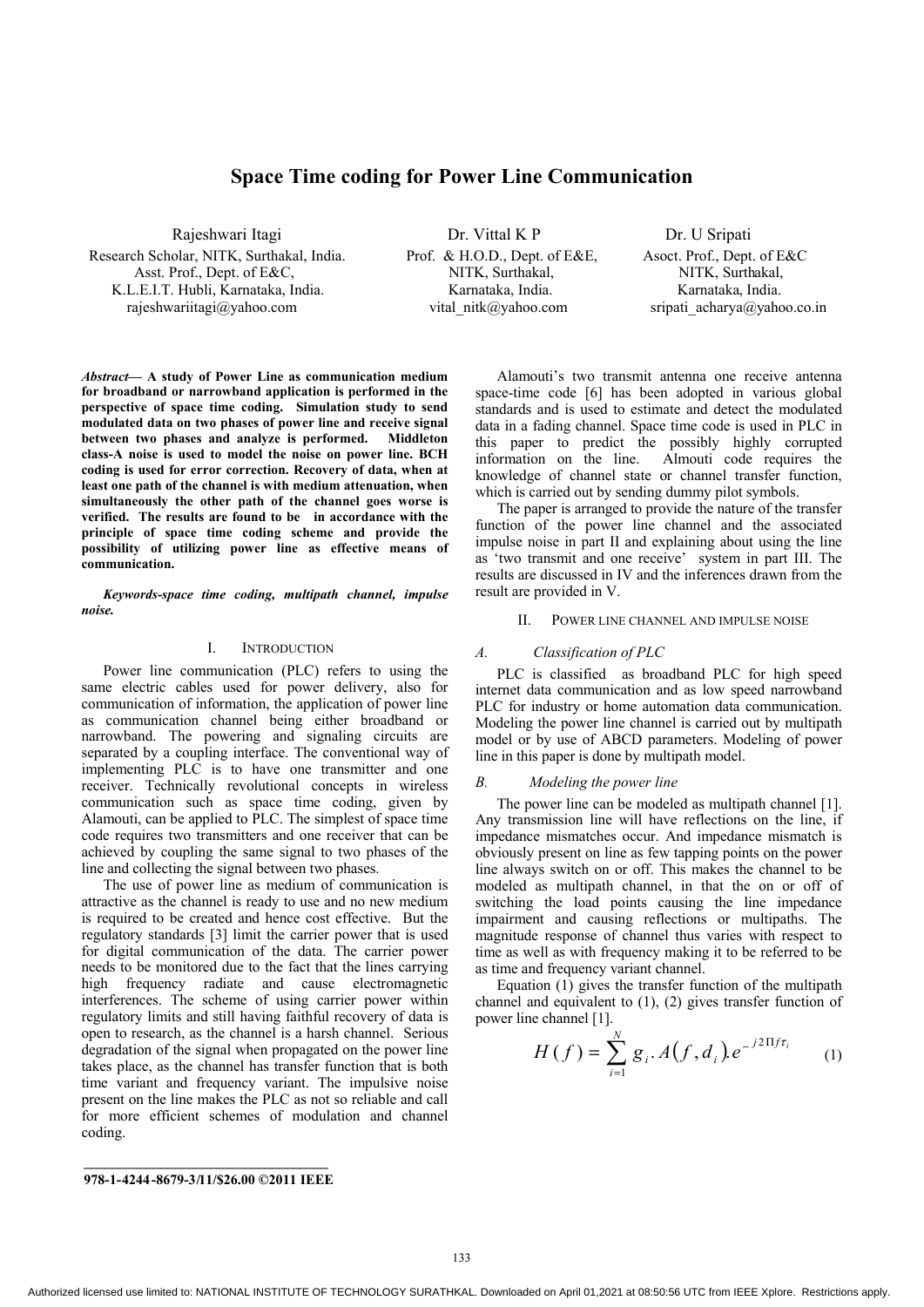$$
H(f) = \sum_{i=1}^{N} g_i \cdot e^{-(a_0 + a_1 f^k) d_i} \cdot e^{-j2\Pi f \tau_i}.
$$
 (2)

 $g_i$  in (1) and (2) represents the gain of each path (weighting term), exponent of second term in (2) represents the attenuation of H(f) with respect to frequency and the exponent of third term in (2) represents the delay (phase changes) in the received multipaths. The attenuation and delay are functions of distance of multipath created as a function of time. N represents the number of multipaths. Thus (2) represents the time variant and frequency variant channel transfer function.

Values of gi, di and τi are statistically independent variables. Values of a0, a1 and k are the properties specific to a power line cable. τi is vp / di where vp is velocity of signal propagation given by  $(3)$  and dielectric constant of the

insulating material represented by  $\mathcal{E}_r$ .

$$
v_p = \frac{c_o}{\sqrt{\varepsilon_r}}
$$
 (3)

## *C. Modeling the impulse noise*

The pdf (probability density function) of Middleton's

Class A Noise, is given by (4).

$$
f(x) = \sum_{m=0}^{\infty} \frac{A^m}{m!} e^{(-A)} \left[ \frac{1}{\sqrt{2 \Pi \sigma_m^2}} \right] \cdot e^{\left( \frac{-x^2}{2 \sigma_m^2} \right)} \tag{4}
$$

Equation (4) suggests that Middleton Class A Model refers to weighted sum of Gaussian distributions where σm2 is noise variance, with  $\sigma m2 = \sigma2$  (m /A+T)/(1+T) index T=  $\sigma$ G2 / $\sigma$ GI2 is the GIR (Gaussian-to-Impulsive noise power Ratio) with Gaussian noise power  $\sigma G2$  and impulsive noise power  $\sigma$ GI2 . And  $\sigma$ 2 =  $\sigma$ G2 +  $\sigma$ GI2 is the total noise power. The noise x followed by (4) always includes the background Gaussian noise with power σG2

 In [4], several noise sources that can be found, lowor medium-voltage power grids are explained, such as, for example (i) colored thermal noise, (ii) periodic asynchronous impulse noise related to switching operations of power supplies, (iii) periodic synchronous impulse noise mainly caused by switching actions of rectifier diodes. [5] suggests that analysis of power line with impulse noise justifies the check for power line communication performance.

#### III. SPACE TIME CODING AND CHANNEL ESTIMATION

In [6], inventions of S.M. Alamouti, the so-called Alamouti space–time block codes, filed in 1997 and patented jointly with Vahid Tarokh are explained. Alamouti's code is a 2 transmit antenna space-time block code and has been adopted in various global standards.



Figure 1 Two transmit one receive space time coding

#### *A. Recovery of Symbols at the Receiver*

 s1, s2 are symbols transmitted in two time slots as per Table 1. r is received signal,  $H_0$  are H1 being transfer functions of channel 1 and channel 2 respectively, also called as channel states.  $s_{oe}$  and  $s_{1e}$  are estimates of symbols  $s_1$  and  $s_2$  at time slots  $t_1$  and  $t_2$  at the receiver, which are determined by (5) and (6).

$$
s_{oe} = \text{conj} (H_o) * r (1, 1) + H_1 * \text{conj} (r (1, 1))
$$
 (5)

 $s_{1e} = \text{conj } (H_1) * r (1, 1) - H_0 * \text{conj}(r (1, 1))$  (6) Recovery of symbols  $s_0$  and  $s_1$  are further found by minimum distance of  $s_{oe}$  and  $s_{1e}$  with symbols  $s_1$  and  $s_2$ 

 The detailed mathematical support to derive receiving scheme is given in [6]. It is seen that recovery at the receiver requires the knowledge of channel states.

## *B. Channel State Estimation*

Signal estimation and detection at the receiver requires the knowledge of the channel states (Channel State Information). Channel estimation is performed by adding known dummy pilot symbol within data symbols in this paper. The reliability and performance of the proposed scheme depend on successful channel estimation.

## *C. Power Line as multipath fading channel*

 The two transmitting antennas in the Alamouti's space time coding scheme can be realised in power line channel, by injecting modulated signal to two different phase lines of power line with respect to earth line by means of capacitive coupled coupling transformers tand then by tapping received signal between two phase lines. Equivalent to two fading paths in a wireless channel, the two different paths chosen for signal transmission in power line are statsticaly un correlated and thus make it possible to use the space time scheme.

Table I Space time coding

|                     |          | Time instant t1 Time instant t2 |
|---------------------|----------|---------------------------------|
| Transmitter point 1 | symbol 1 | $\text{-Conj}(\text{symbol2})$  |
| Transmitter point 2 | symbol 2 | Conj(symbol1)                   |

#### IV. SIMULATION RESULTS

## *A. Simulation Parameters*

The data symbols from information source are first protected by error control coding. BCH code (127, 22) [7] is used to channel code the data. Symbols are then modulated by phase shift keying and a carrier frequency within the permissible frequency range used for narrowband PLC or broadband PLC is used. The modulated data then is sent